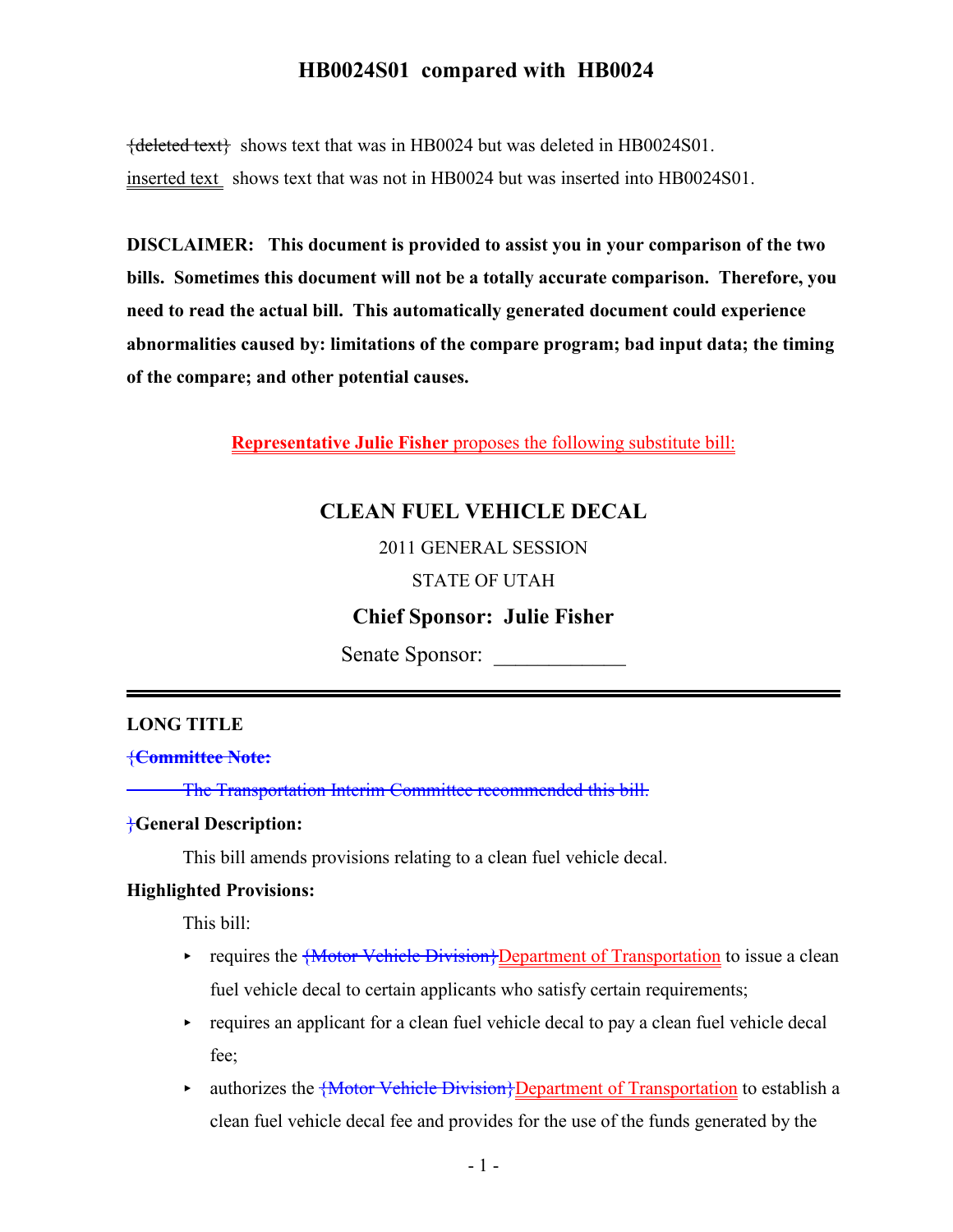fee;

- provides that beginning on July 1, 2011, a clean fuel vehicle  $\{\text{with}\}$ shall have a clean fuel vehicle decal  $\{\frac{max}{t}\}$  travel in lanes designated for the use of high occupancy vehicles regardless of the number of occupants;
- $\rightarrow$  prohibits a person from placing a clean fuel vehicle decal on a vehicle other than the vehicle specified in the application for the clean fuel vehicle  $\{\text{plate}\}\$ decal permit and the clean fuel vehicle decal;
- $\rightarrow$  requires a person operating a motor vehicle that has been issued a clean fuel vehicle decal to have in the person's immediate possession the clean fuel vehicle  ${\mathcal{A}}$  plate  ${\mathcal{A}}$  decal permit issued by the Department of Transportation for the motor vehicle the person is operating and display it upon demand of a peace officer;
- $\geq$  authorizes the Department of Transportation to make rules to administer the clean fuel vehicle decal program;
- r provides that beginning on July 1, 2011, the Motor Vehicle Division may not issue a unique vehicle type license plate for a vehicle powered by clean fuel; and
- $\blacktriangleright$  makes technical changes.

Money Appropriated in this Bill:

None

Other Special Clauses:

This bill takes effect on October 1,  $2011.$ } None

Utah Code Sections Affected:

AMENDS:

41-1a-418, as last amended by Laws of Utah 2010, Chapters 139, 166, and 369

41-6a-702, as last amended by Laws of Utah 2010, Chapter 81

{ 63J-1-602.2, as enacted by Laws of Utah 2010, Chapter 265 and last amended by

Coordination Clause, Laws of Utah 2010, Chapter 265

}ENACTS:

{41-1a-423}72-6-121, Utah Code Annotated 1953

Be it enacted by the Legislature of the state of Utah:

Section 1. Section 41-1a-418 is amended to read: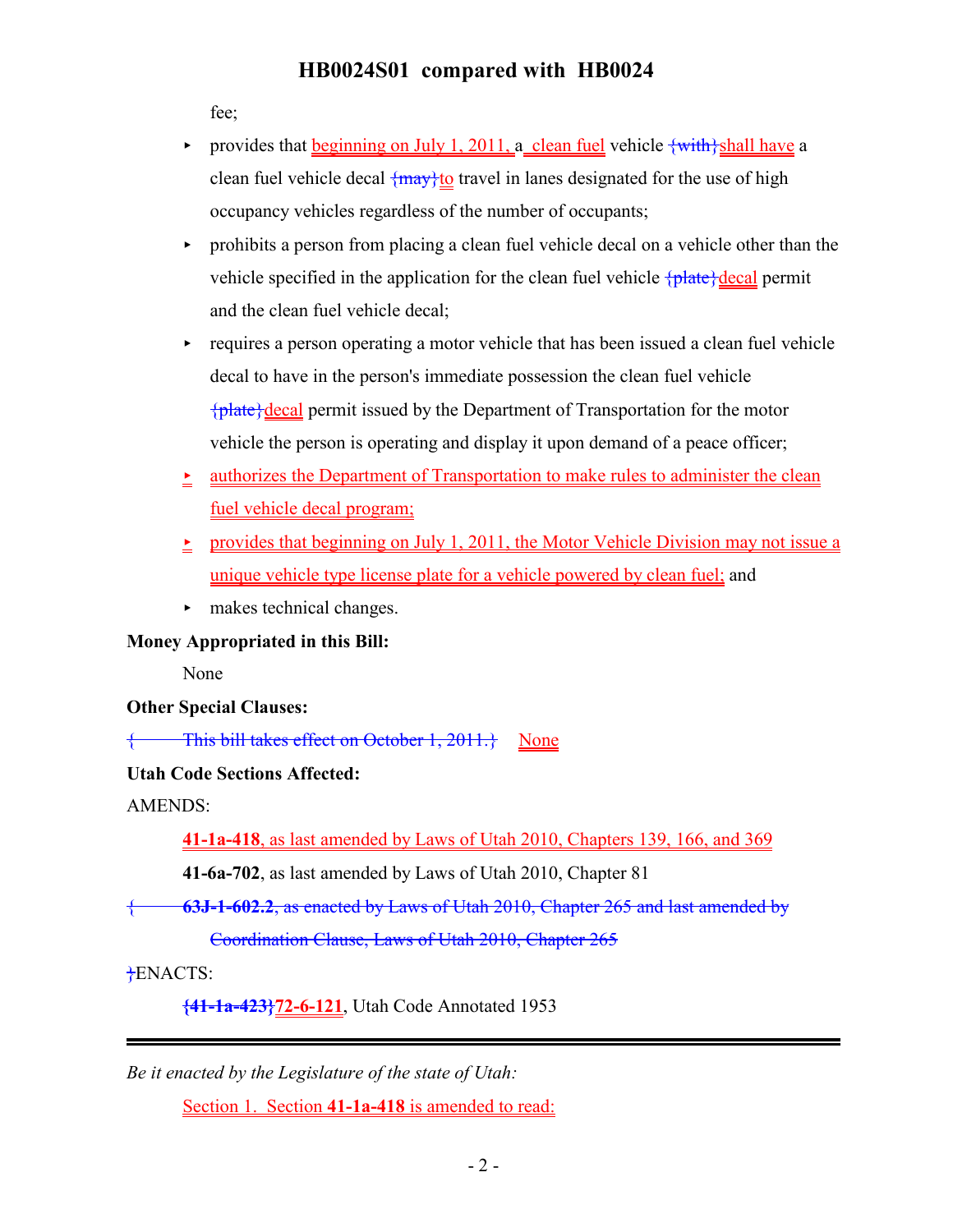#### 41-1a-418. Authorized special group license plates.

(1) The division shall only issue special group license plates in accordance with this section through Section 41-1a-422 to a person who is specified under this section within the categories listed as follows:

(a) disability special group license plates issued in accordance with Section 41-1a-420;

- (b) honor special group license plates, as in a war hero, which plates are issued for a:
- (i) survivor of the Japanese attack on Pearl Harbor;
- (ii) former prisoner of war;
- (iii) recipient of a Purple Heart;
- (iv) disabled veteran; or
- (v) recipient of a gold star award issued by the United States Secretary of Defense;

(c) unique vehicle type special group license plates, as for historical, collectors value, or other unique vehicle type, which plates are issued for:

(i) a special interest vehicle;

- (ii) a vintage vehicle;
- (iii) a farm truck; or

(iv) (A) until Subsection (1)(c)(iv)(B) or (4) applies, a vehicle powered by clean fuel as defined in Section 59-13-102; or

(B) beginning on the effective date of rules made by the Department of Transportation authorized under Subsection 41-6a-702(5)(b) and until Subsection (4) applies, a vehicle powered by clean fuel that meets the standards established by the Department of Transportation in rules authorized under Subsection 41-6a-702(5)(b);

(d) recognition special group license plates, as in a public official or an emergency service giver, which plates are issued for a:

(i) current member of the Legislature;

(ii) current member of the United States Congress;

- (iii) current member of the National Guard;
- (iv) licensed amateur radio operator;
- (v) currently employed, volunteer, or retired firefighter until June 30, 2009;
- (vi) emergency medical technician;

(vii) current member of a search and rescue team; or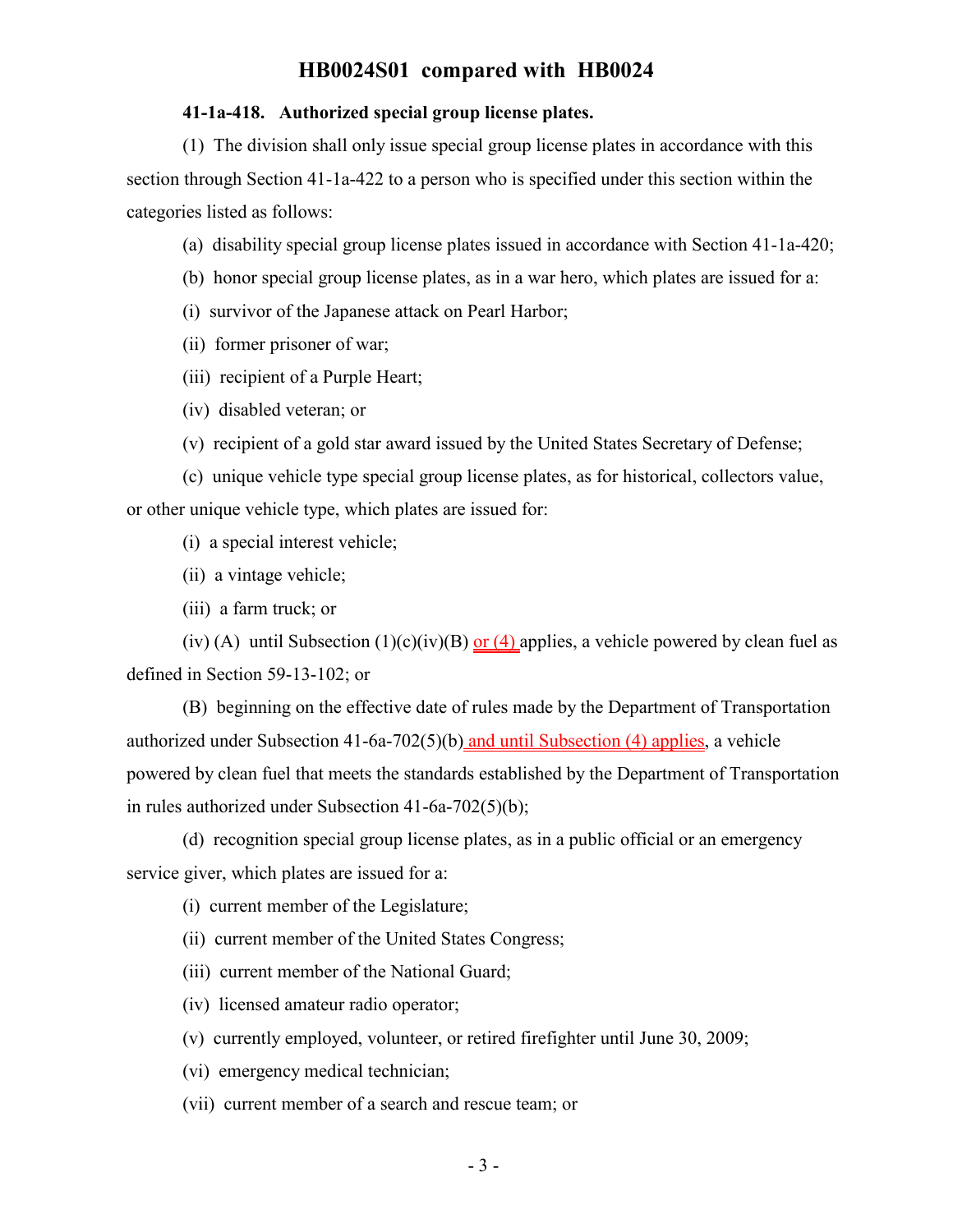(viii) current honorary consulate designated by the United States Department of State;

and

(e) support special group license plates, as for a contributor to an institution or cause, which plates are issued for a contributor to:

- (i) an institution's scholastic scholarship fund;
- (ii) the Division of Wildlife Resources;
- (iii) the Department of Veterans' Affairs;
- (iv) the Division of Parks and Recreation;
- (v) the Department of Agriculture and Food;
- (vi) the Guardian Ad Litem Services Account and the Children's Museum of Utah;
- (vii) the Boy Scouts of America;
- (viii) spay and neuter programs through No More Homeless Pets in Utah;
- (ix) the Boys and Girls Clubs of America;

(x) Utah public education;

(xi) programs that provide support to organizations that create affordable housing for those in severe need through the Division of Real Estate;

(xii) the Department of Public Safety;

(xiii) programs that support Zion National Park;

(xiv) beginning on July 1, 2009, programs that provide support to firefighter organizations;

(xv) programs that promote bicycle operation and safety awareness;

(xvi) programs that conduct or support cancer research;

(xvii) programs that create or support autism awareness; or

(xviii) programs that create or support humanitarian service and educational and cultural exchanges.

(2) (a) Beginning January 1, 2003, the division may not issue a new type of special group license plate unless the division receives:

(i) a start-up fee established under Section 63J-1-504 for production and administrative costs for providing the new special group license plates; or

(ii) a legislative appropriation for the start-up fee provided under Subsection  $(2)(a)(i)$ .

(b) (i) Beginning on July 1, 2009, the division may not renew a motor vehicle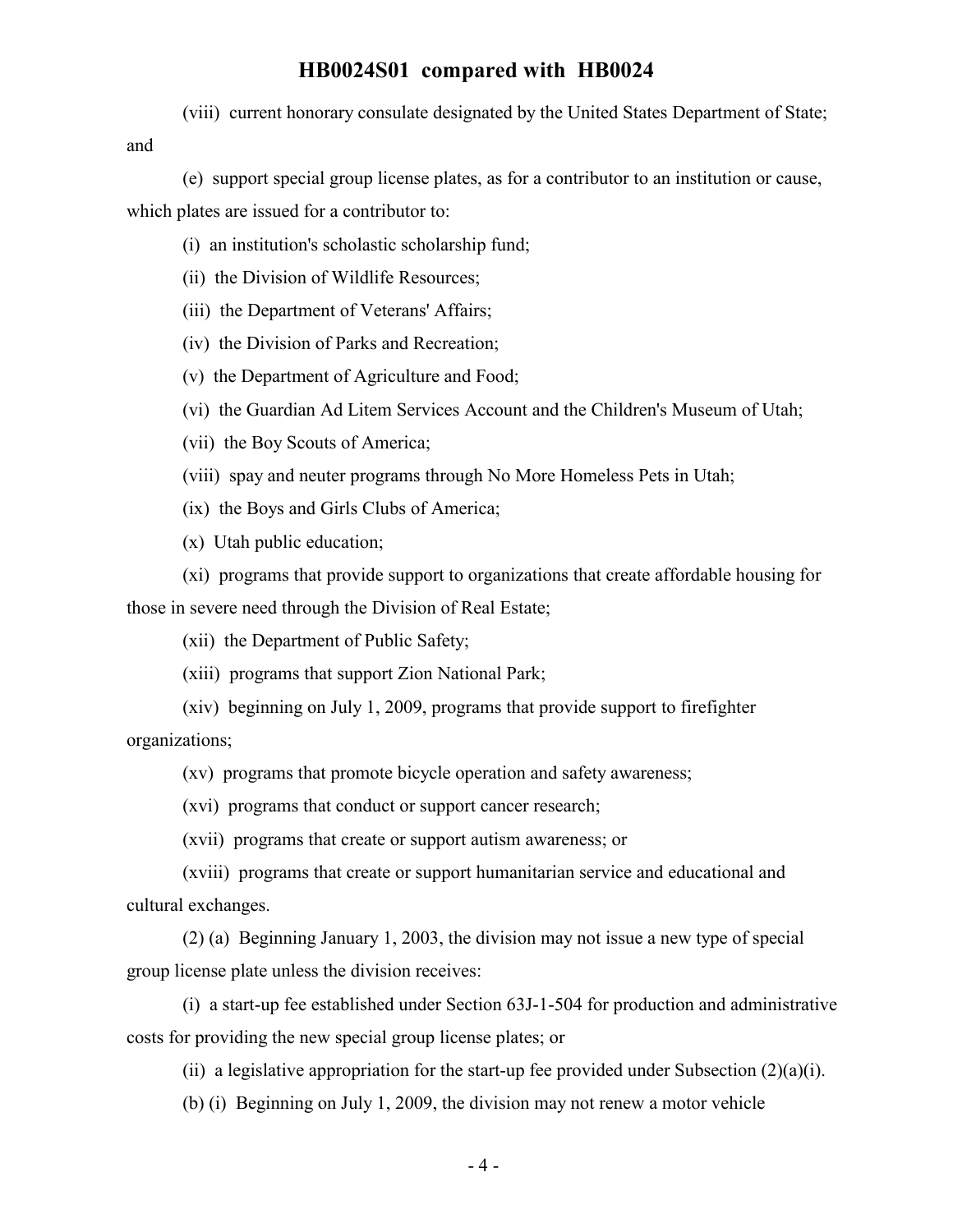registration of a motor vehicle that has been issued a firefighter recognition special group license plate unless the applicant is a contributor as defined in Subsection 41-1a-422(1)(a)(ii)(D) to the Firefighter Support Restricted Account.

(ii) A registered owner of a vehicle that has been issued a firefighter recognition special group license plate prior to July 1, 2009, upon renewal of the owner's motor vehicle registration shall:

(A) be a contributor to the Firefighter Support Restricted Account as required under Subsection  $(2)(b)(i)$ ; or

(B) replace the firefighter recognition special group license plate with a new license plate.

(3) (a) A sponsoring organization that qualifies for tax-exempt status under Internal Revenue Code Section 501(c)(3) may request the commission to authorize a new type of special group license plate for the sponsoring organization. The sponsoring organization shall:

(i) collect a minimum of 200 applications; and

(ii) pay a start-up fee established under Section 63J-1-504 for production and administrative costs for providing the new type of special group license plates.

(b) If the provisions of Subsection (3)(a) are met, the commission shall approve the request and the division shall:

(i) design a license plate in accordance with Section 41-1a-419; and

(ii) issue the new type of special group license plates.

{Section 1. Section 41-1a-423 is enacted to read:

41-1a-423. Clean fuel vehicle decal.

(1) In lieu of a clean fuel special group license plate issued under Section 41-1a-418 and subject to the requirements of this section, the division shall issue a clean fuel vehicle decal to an owner of  $(4)$  Beginning on July 1, 2011, the division may not issue a unique vehicle type license plate for a vehicle powered by clean fuel  $\frac{1}{1}$ that meets the standards established by the Department of Transportation in rules authorized under Subsection  $41-6a-702(5)(b)$ .

(2) The division may only issue a clean fuel vehicle decal to an applicant who: (a) qualifies for a clean fuel vehicle decal }under Subsection (1) $\frac{1}{2}$ ;

(b) has been issued a clean fuel vehicle plate permit by the Department of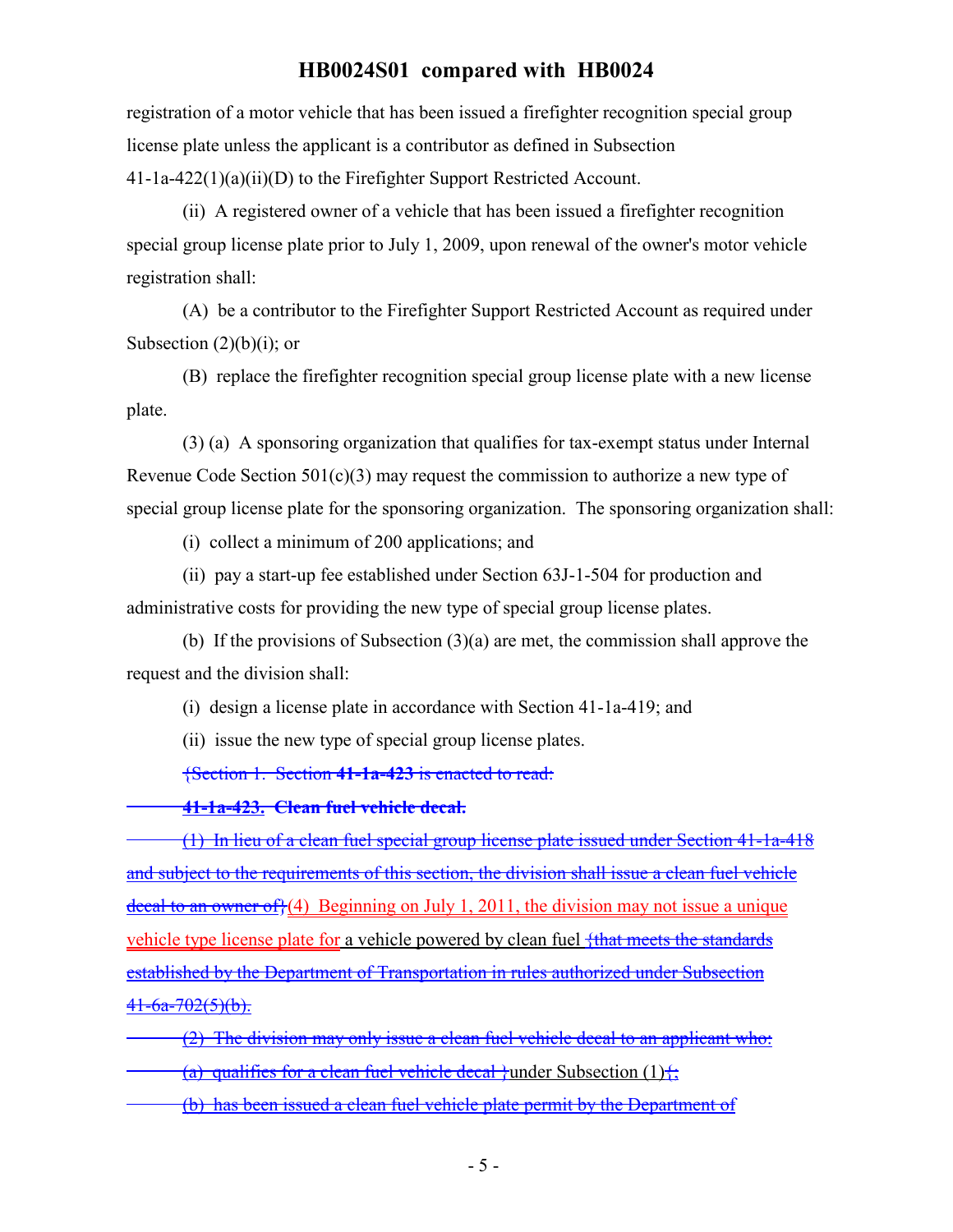Transportation; and

(c) has been issued:

(i) an honor special group license plate authorized under Section 41-1a-418; or

(ii) a veteran special group license plate authorized under Section 41-1a-422.

(3) The division shall establish the clean fuel vehicle decal design in consultation with the Department of Transportation and the Utah Highway Patrol.

(4) (a) An applicant for a clean fuel vehicle decal shall pay a clean fuel vehicle decal fee established by the division in accordance with Section 63J-1-504.

(b) Funds generated by the clean fuel vehicle decal fee may be used by the commission to cover the costs incurred in issuing clean fuel vehicle decals under this section.

(c) In accordance with Section 63J-1-602.2, all funds available to the commission for the issuance of clean fuel vehicle decals are nonlapsing.

(5) (a) An owner of a vehicle may not place a clean fuel vehicle decal on a vehicle other than the vehicle specified in the application for the clean fuel vehicle plate permit and the clean fuel vehicle decal.

(b) A person operating a motor vehicle that has been issued a clean fuel vehicle decal shall:

(i) have in the person's immediate possession the clean fuel vehicle plate permit issued by the Department of Transportation for the motor vehicle the person is operating; and

(ii) display the permit upon demand of a peace officer $(c)(iv)$  to an applicant.

Section 2. Section 41-6a-702 is amended to read:

41-6a-702. Left lane restrictions -- Exceptions -- Other lane restrictions -- Penalties.

(1) As used in this section and Section 41-6a-704, "general purpose lane" means a highway lane open to vehicular traffic but does not include a designated:

(a) high occupancy vehicle (HOV) lane; or

(b) auxiliary lane that begins as a freeway on-ramp and ends as part of the next freeway off-ramp.

(2) On a freeway or section of a freeway which has three or more general purpose lanes in the same direction, a person may not operate a vehicle in the left most general purpose lane if the person's: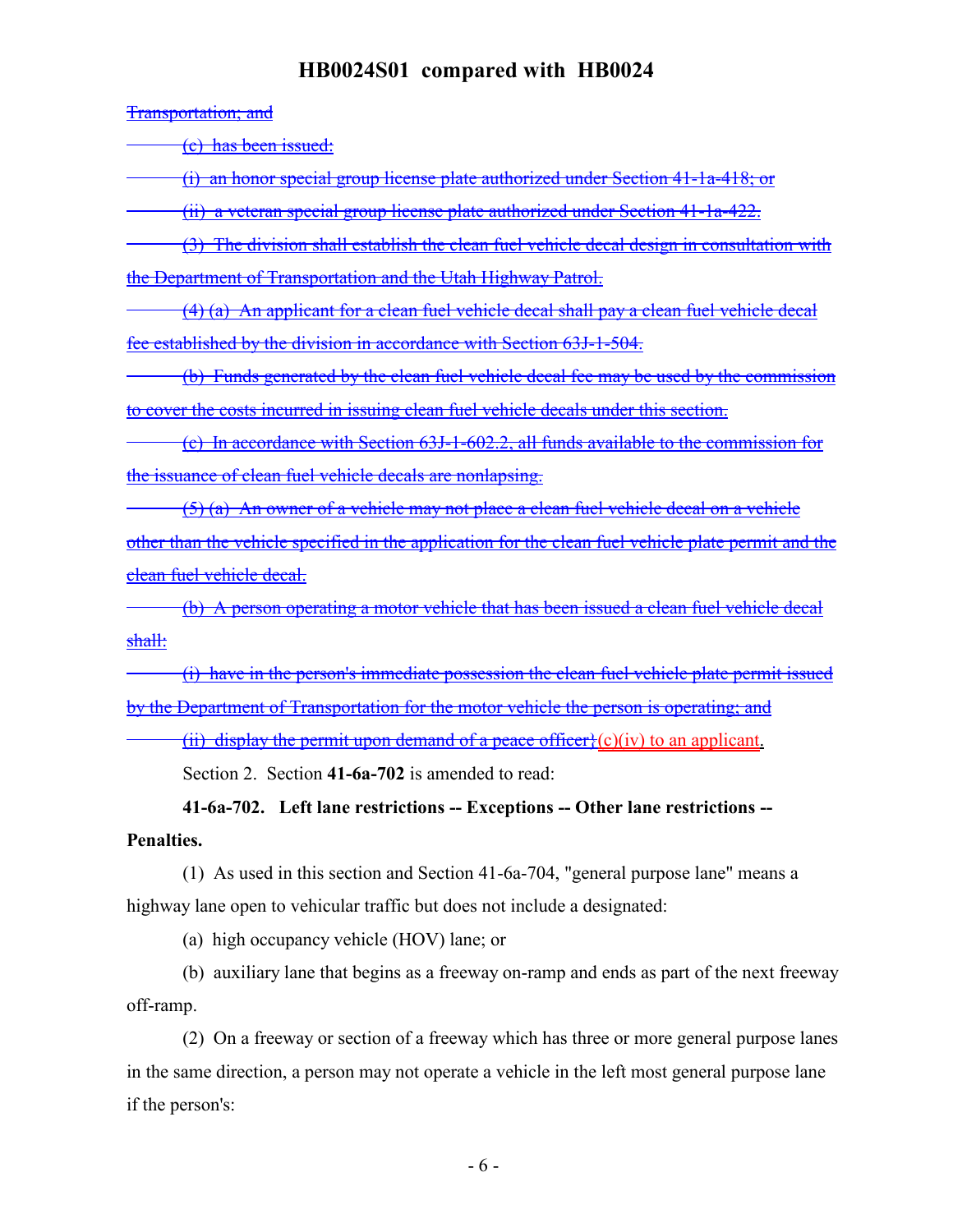(a) vehicle is drawing a trailer or semitrailer regardless of size; or

(b) vehicle or combination of vehicles has a gross vehicle weight of 12,001 or more pounds.

(3) Subsection (2) does not apply to a person operating a vehicle who is:

(a) preparing to turn left or taking a different highway split or an exit on the left;

(b) responding to emergency conditions;

(c) avoiding actual or potential traffic moving onto the highway from an acceleration or merging lane; or

(d) following direction signs that direct use of a designated lane.

(4) (a) A highway authority may designate a specific lane or lanes of travel for any type of vehicle on a highway or portion of a highway under its jurisdiction for the:

(i) safety of the public;

(ii) efficient maintenance of a highway; or

(iii) use of high occupancy vehicles.

(b) The lane designation under Subsection (4)(a) is effective when appropriate signs giving notice are erected on the highway or portion of the highway.

(c) If a highway authority establishes an HOV lane, the highway authority shall annually report to the Transportation Interim Committee no later than November 30 of each year regarding:

(i) the types of vehicles that may access the lane;

(ii) where, when, and how a vehicle may access the lane;

(iii) how a tax, fee, or charge is assessed for a vehicle carrying less than the number of persons specified for the lane;

(iv) the usage of the HOV lane as compared to the usage of the general purpose lanes along the same stretch of highway; and

(v) the compliance issues, safety risks, and impacts of the lane parameters described under Subsections  $(4)(c)(i)$ ,  $(ii)$ , and  $(iii)$ .

(5) (a) (i) Subject to Subsection (5)(b) and until June 30, 2011, the lane designation under Subsection  $(4)(a)(iii)$  shall allow a vehicle with clean fuel special group license plates issued in accordance with Section 41-1a-418 $\frac{2}{3}$  or a clean fuel vehicle decal issued in accordance with Section  $41-1a-423$  to travel in lanes designated for the use of high occupancy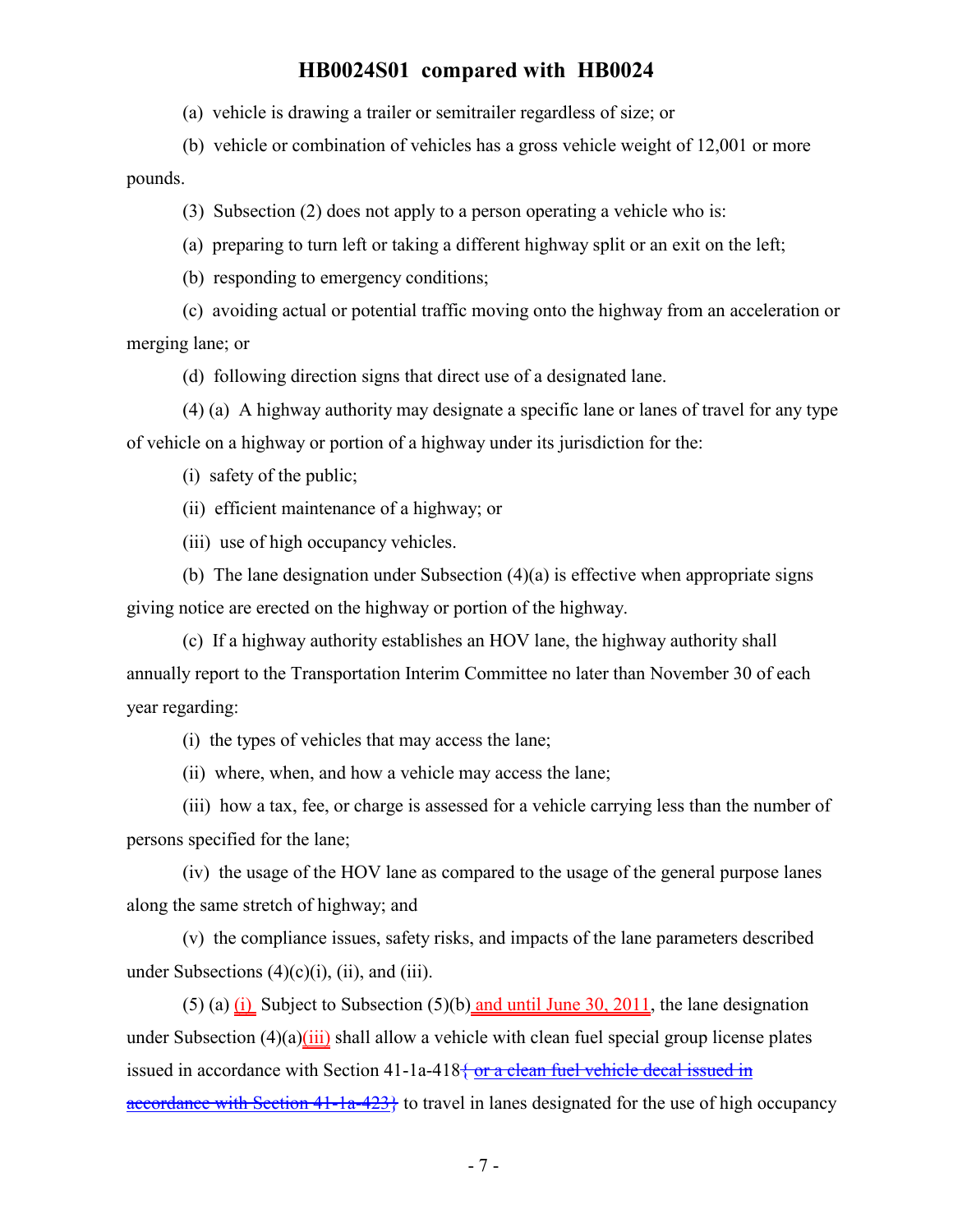vehicles regardless of the number of occupants to the extent authorized or permitted by federal law or federal regulation.

(ii) Subject to Subsection  $(5)(b)$  and beginning on July 1, 2011, the lane designation under Subsection (4)(a)(iii) shall allow a vehicle with a clean fuel vehicle decal issued in accordance with Section 72-6-121 to travel in lanes designated for the use of high occupancy vehicle regardless of the number of occupants to the extent authorized or permitted by federal law or federal regulation.

(b) In accordance with Title 63G, Chapter 3, Utah Administrative Rulemaking Act, the Department of Transportation may make rules to allow a vehicle with *[clean fuel special group* license plates issued in accordance with Section 41-1a-418]  $\{or\}$  a clean fuel vehicle decal $\{$ issued in accordance with Section  $41$ - $1a$ - $423$ } to travel in lanes designated for the use of high occupancy vehicles regardless of the number of occupants to the extent authorized or permitted by federal law or federal regulation.

(6) A person who operates a vehicle in violation of Subsection (2) or in violation of the restrictions made under Subsection (4) is guilty of a class C misdemeanor.

Section 3. Section  $\{63J-1-602.2\}$ 72-6-121 is  $\{\text{amended}\}$ enacted to read:

{ 63J-1-602.2. List of nonlapsing funds and accounts -- Title 31 through Title 45. (1) Appropriations from the Technology Development Restricted Account created in Section 31A-3-104.

(2) Appropriations from the Criminal Background Check Restricted Account created in Section 31A-3-105.

(3) Appropriations from the Captive Insurance Restricted Account created in Section 31A-3-304, except to the extent that Section 31A-3-304 makes the money received under that section free revenue.

(4) Appropriations from the Title Licensee Enforcement Restricted Account created in Section 31A-23a-415.

(5) The fund for operating the state's Federal Health Care Tax Credit Program, as provided in Section 31A-38-104.

(6) The Special Administrative Expense Account created in Section 35A-4-506.

(7) Funding for a new program or agency that is designated as nonlapsing under Section 36-24-101.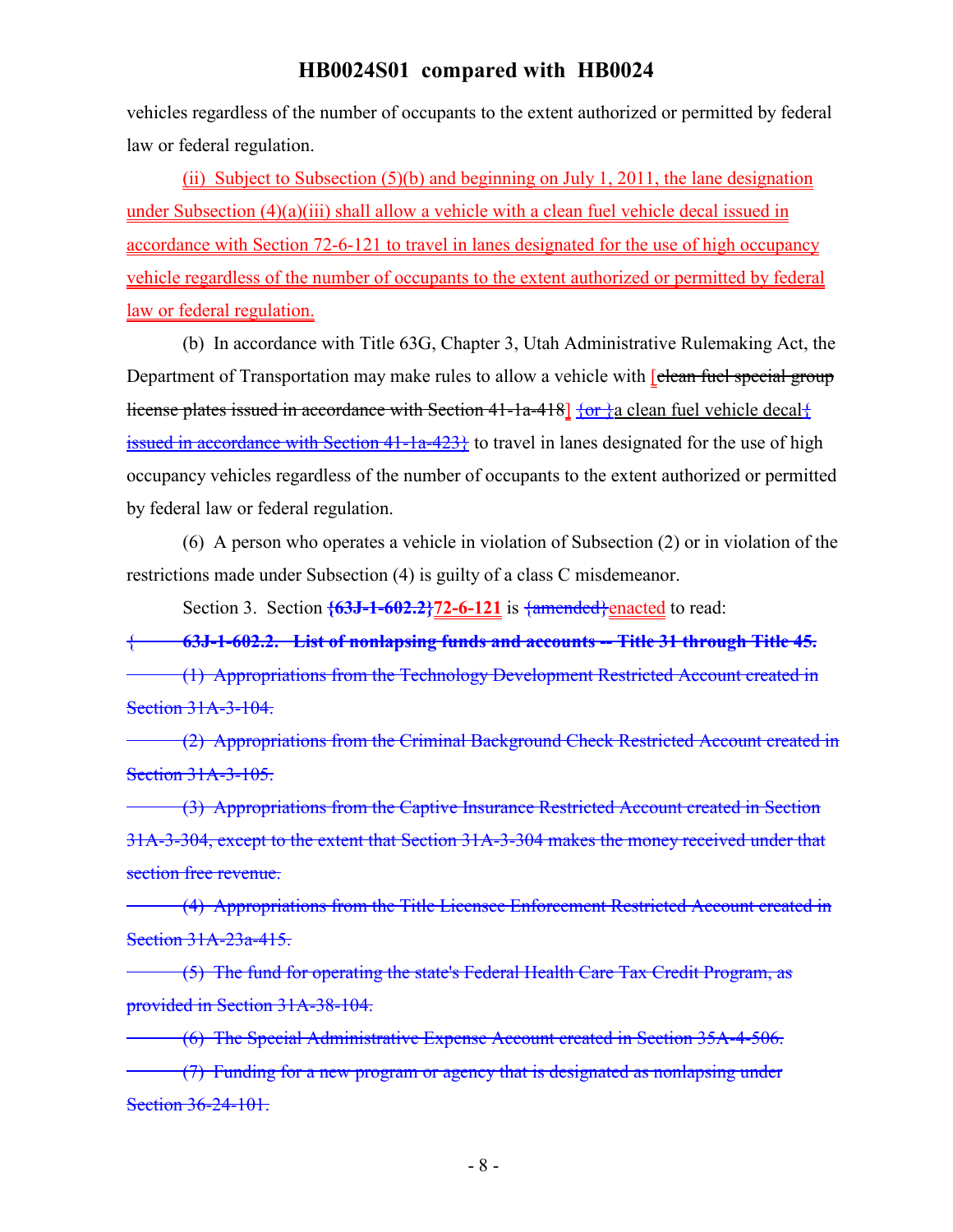(8) The Oil and Gas Conservation Account created in Section 40-6-14.5.

(9) The Off-Highway Access and Education Restricted Account created in Section 41-22-19.5.

(10) Funds available to the Tax Commission for the issuance of  $\frac{1}{2}$  72-6-121. Clean fuel vehicle decal.

(1) Beginning on July 1, 2011, and subject to the requirements of this section, the department shall issue a clean fuel vehicle decal permit and a clean fuel vehicle decal to an applicant if:

(a) the applicant is an owner of a vehicle powered by clean fuel that meets the standards established by the department in rules authorized under Subsection 41-6a-702(5)(b); and

(b) the applicant remits an application and all fees required under this section.

(2) The department shall establish the clean fuel vehicle decal design in consultation with the Utah Highway Patrol.

(3) (a) An applicant for a clean fuel vehicle decal shall pay a clean fuel vehicle decal fee established by the department in accordance with Section 63J-1-504.

(b) Funds generated by the clean fuel vehicle decal fee may be used by the department to cover the costs incurred in issuing clean fuel vehicle decals under {Section 41-1a-423.

Section 4. Effective date.

This bill takes effect on October 1, 2011.

Legislative Review Note

as of 11-17-10 2:24 PM

**Office of Legislative Research and General Counsel** this section.

(4) (a) The department shall issue a clean fuel vehicle decal permit and a clean fuel vehicle decal to a person who has been issued a clean fuel special group license plate prior to July 1, 2011.